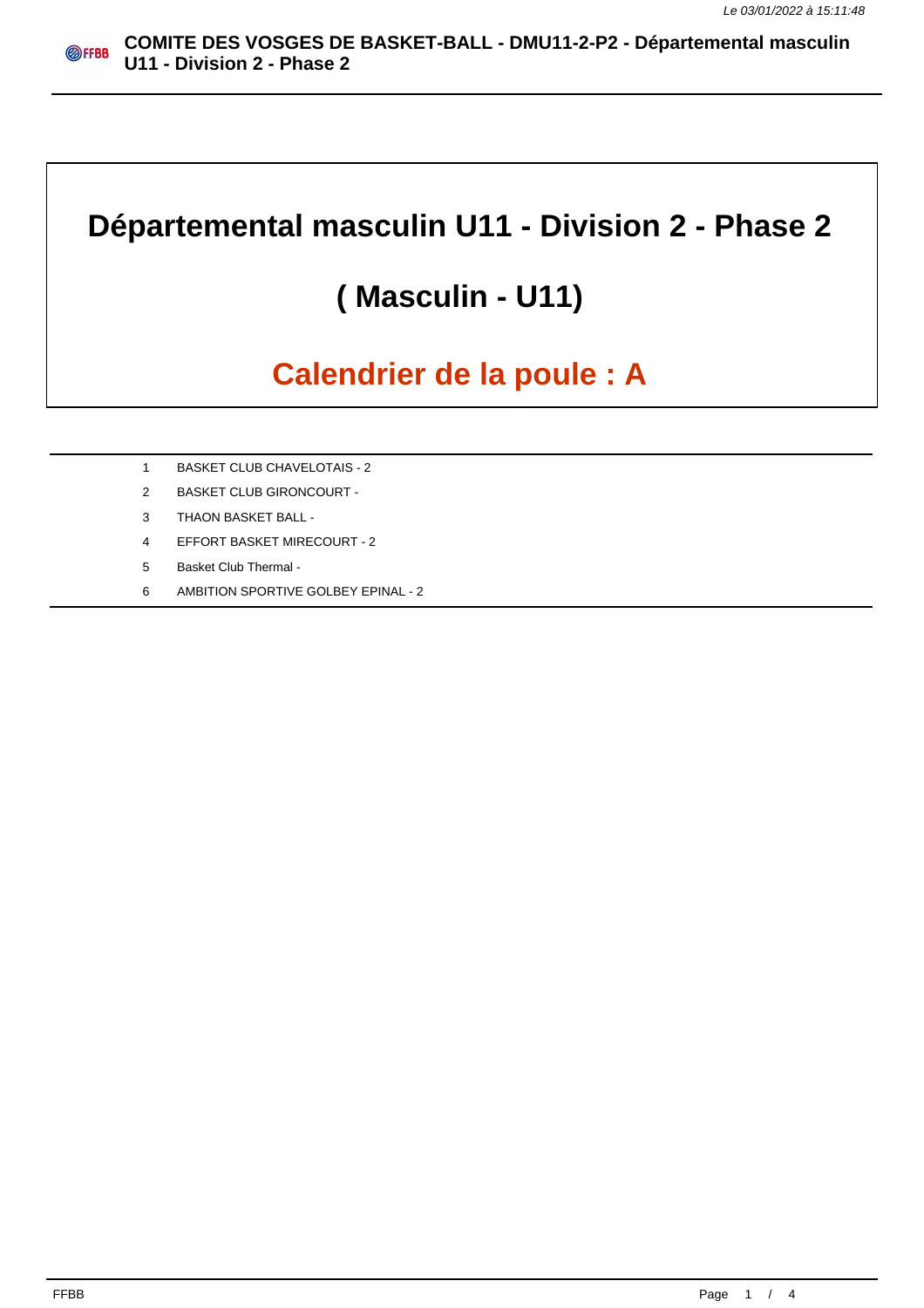

### **COMITE DES VOSGES DE BASKET-BALL - DMU11-2-P2 - Départemental masculin U11 - Division 2 - Phase 2**

| Poule: A       |     |                   |                          |    |                                            |                                            |  |  |
|----------------|-----|-------------------|--------------------------|----|--------------------------------------------|--------------------------------------------|--|--|
| $22/01/22$ 0   |     | $\cdots$          | $\cdots$                 |    | <b>BASKET CLUB GIRONCOURT -</b>            | <b>BASKET CLUB CHAVELOTAIS - 2</b>         |  |  |
| $22/01/22$ 0   |     | $\cdots$ $\cdots$ |                          |    | 2 THAON BASKET BALL -                      | <b>Basket Club Thermal -</b>               |  |  |
| 22/01/22 0     |     | $\cdots$ $\cdots$ |                          | 3  | <b>EFFORT BASKET MIRECOURT - 2</b>         | <b>AMBITION SPORTIVE GOLBEY EPINAL - 2</b> |  |  |
| 29/01/22 0     |     | $\cdots$          | $\cdots$                 |    | <b>Basket Club Thermal -</b>               | <b>EFFORT BASKET MIRECOURT - 2</b>         |  |  |
| 29/01/22 0     |     | $\cdots$          | $\sim$                   | 8  | <b>BASKET CLUB GIRONCOURT -</b>            | <b>THAON BASKET BALL -</b>                 |  |  |
| 29/01/22 0     |     | $\cdots$ $\cdots$ |                          |    | <b>BASKET CLUB CHAVELOTAIS - 2</b>         | <b>AMBITION SPORTIVE GOLBEY EPINAL - 2</b> |  |  |
| 26/02/22 0     |     | $\cdots$          | $\cdots$                 | 13 | <b>AMBITION SPORTIVE GOLBEY EPINAL - 2</b> | <b>Basket Club Thermal -</b>               |  |  |
| $26/02/22 \ 0$ |     | $\cdots$ $\cdots$ |                          | 14 | <b>THAON BASKET BALL -</b>                 | <b>BASKET CLUB CHAVELOTAIS - 2</b>         |  |  |
| 26/02/22 0     |     | $\sim$ $\sim$     | $\sim$                   |    | 15 BASKET CLUB GIRONCOURT -                | <b>EFFORT BASKET MIRECOURT - 2</b>         |  |  |
| $05/03/22$ 0   |     | $\cdots$          | $\overline{\phantom{a}}$ | 19 | <b>AMBITION SPORTIVE GOLBEY EPINAL - 2</b> | <b>BASKET CLUB GIRONCOURT -</b>            |  |  |
| $05/03/22$ 0   |     | $\cdots$ $\cdots$ |                          |    | 20 EFFORT BASKET MIRECOURT - 2             | <b>THAON BASKET BALL -</b>                 |  |  |
| 05/03/22 0     |     | $\cdots$ $\cdots$ |                          |    | 21 BASKET CLUB CHAVELOTAIS - 2             | <b>Basket Club Thermal -</b>               |  |  |
| $12/03/22$ 0   |     | $\cdots$          | $\cdots$                 |    | 25 Basket Club Thermal -                   | <b>BASKET CLUB GIRONCOURT -</b>            |  |  |
| $12/03/22$ 0   |     | $\cdots$          | $\sim$                   |    | 26 EFFORT BASKET MIRECOURT - 2             | <b>BASKET CLUB CHAVELOTAIS - 2</b>         |  |  |
| 12/03/22       | - 0 | $\cdots$          | $\cdots$                 |    | 27 THAON BASKET BALL -                     | <b>AMBITION SPORTIVE GOLBEY EPINAL - 2</b> |  |  |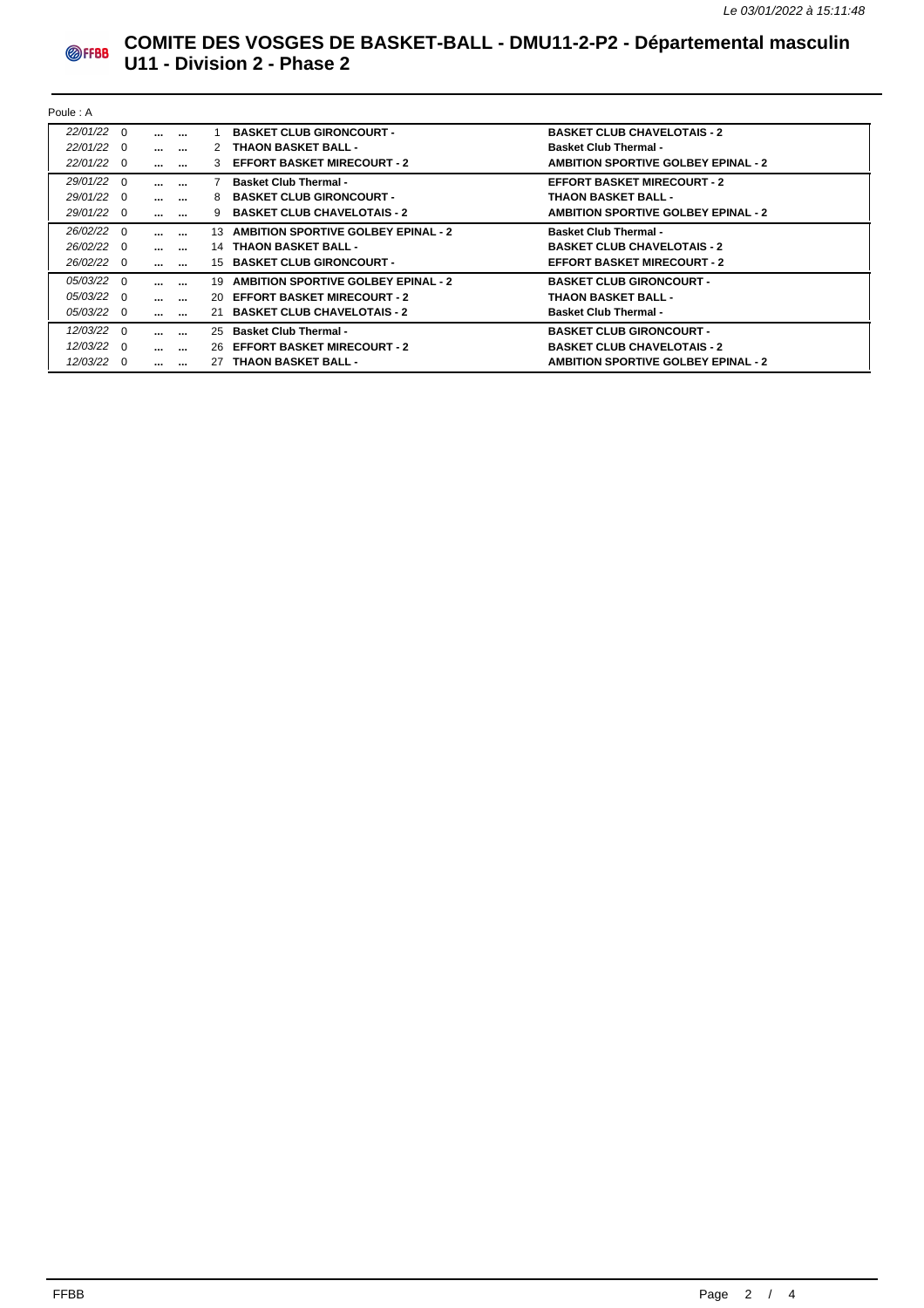### **Départemental masculin U11 - Division 2 - Phase 2**

# **( Masculin - U11)**

# **Calendrier de la poule : B**

- 1 AJ GRINGEAUDE GRANGES -
- 2 AS DES MYRTILLES DE CORCIEUX -
- 3 BASKET CLUB CHAVELOTAIS 3
- 4 ENTENTE SAINT AME LA BRESSE -
- 5 TETRAS BASKET VOSGES -
- 6 SAINT DIE VOSGES BASKET 2